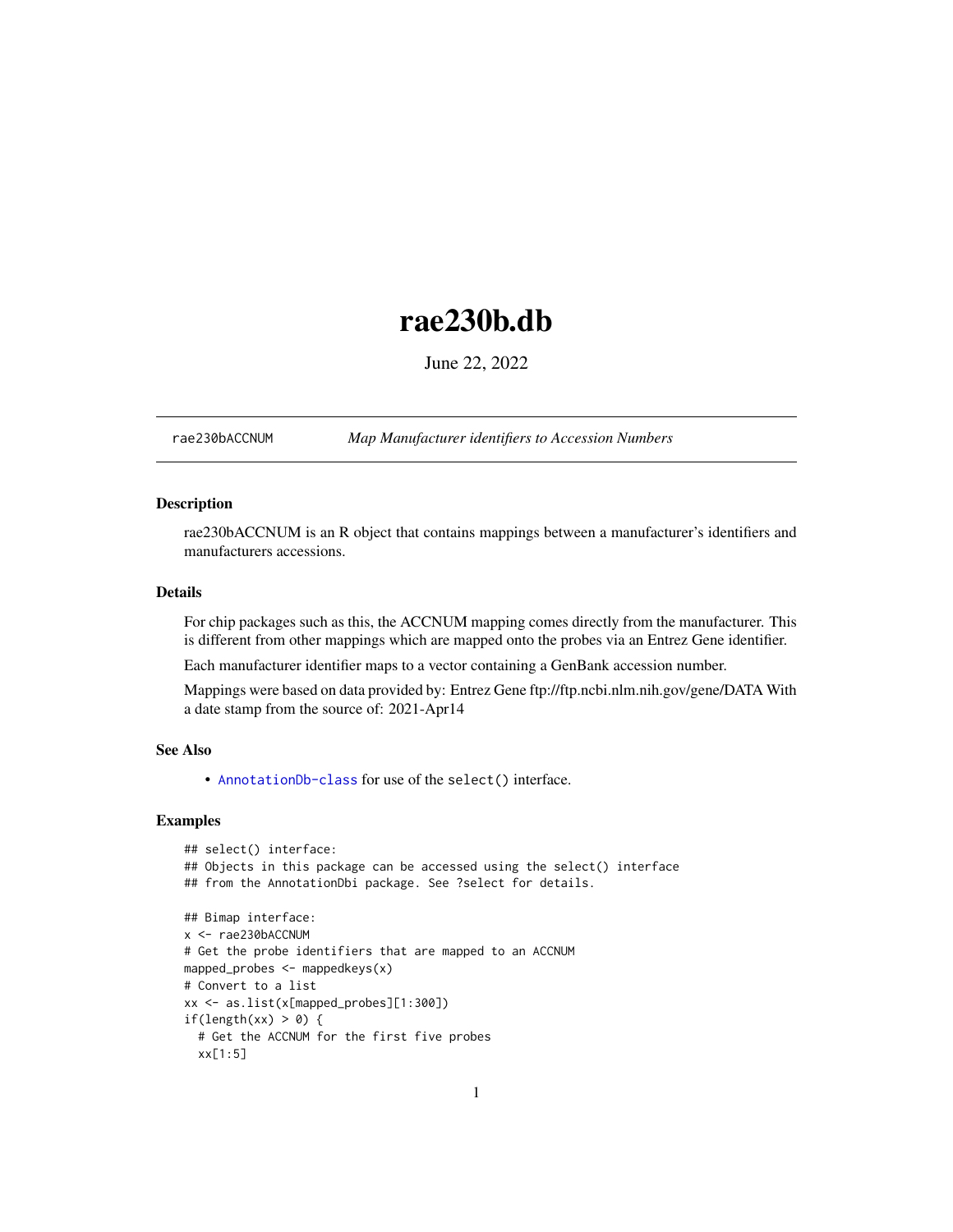```
# Get the first one
 xx[[1]]
}
```
rae230bALIAS2PROBE *Map between Common Gene Symbol Identifiers and Manufacturer Identifiers*

#### Description

rae230bALIAS is an R object that provides mappings between common gene symbol identifiers and manufacturer identifiers.

# Details

Each gene symbol is mapped to a named vector of manufacturer identifiers. The name represents the gene symbol and the vector contains all manufacturer identifiers that are found for that symbol. An NA is reported for any gene symbol that cannot be mapped to any manufacturer identifiers.

This mapping includes ALL gene symbols including those which are already listed in the SYMBOL map. The SYMBOL map is meant to only list official gene symbols, while the ALIAS maps are meant to store all used symbols.

Mappings were based on data provided by: Entrez Gene ftp://ftp.ncbi.nlm.nih.gov/gene/DATA With a date stamp from the source of: 2021-Apr14

# See Also

• [AnnotationDb-class](#page-0-0) for use of the select() interface.

```
## select() interface:
## Objects in this package can be accessed using the select() interface
## from the AnnotationDbi package. See ?select for details.
## Bimap interface:
# Convert the object to a list
xx <- as.list(rae230bALIAS2PROBE)
if(length(xx) > 0){
    # Get the probe identifiers for the first two aliases
   xx[1:2]
   # Get the first one
   xx[[1]]
}
```
<span id="page-1-0"></span>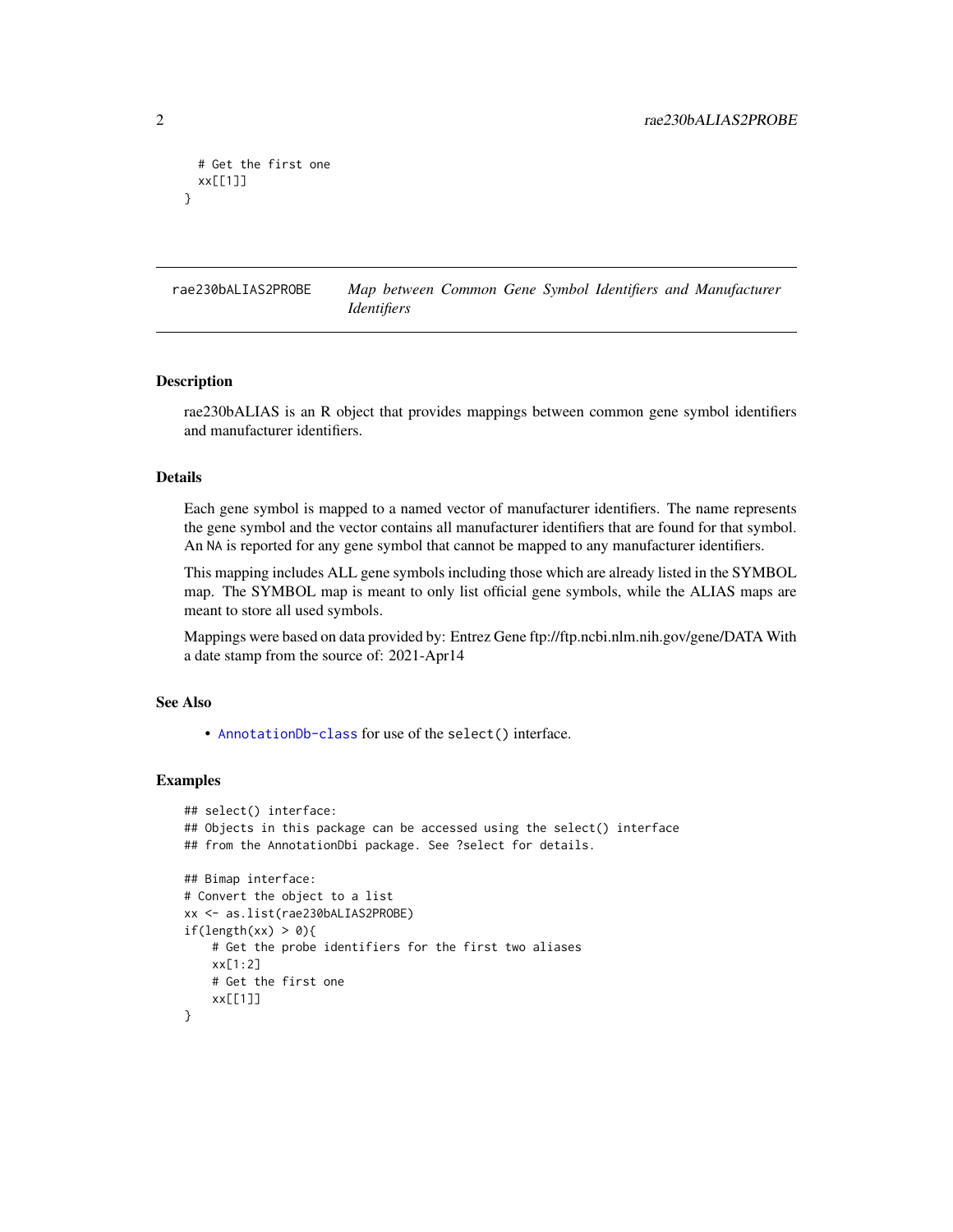<span id="page-2-0"></span>Welcome to the rae230b.db annotation Package. The purpose of this package is to provide detailed information about the rae230b platform. This package is updated biannually.

Objects in this package are accessed using the select() interface. See ?select in the AnnotationDbi package for details.

#### See Also

• [AnnotationDb-class](#page-0-0) for use of keys(), columns() and select().

#### Examples

```
## select() interface:
## Objects in this package can be accessed using the select() interface
## from the AnnotationDbi package. See ?select for details.
columns(rae230b.db)
## Bimap interface:
## The 'old style' of interacting with these objects is manipulation as
## bimaps. While this approach is still available we strongly encourage the
## use of select().
ls("package:rae230b.db")
```
rae230bCHR *Map Manufacturer IDs to Chromosomes*

#### **Description**

rae230bCHR is an R object that provides mappings between a manufacturer identifier and the chromosome that contains the gene of interest.

# Details

Each manufacturer identifier maps to a vector of chromosomes. Due to inconsistencies that may exist at the time the object was built, the vector may contain more than one chromosome (e.g., the identifier may map to more than one chromosome). If the chromosomal location is unknown, the vector will contain an NA.

Mappings were based on data provided by: Entrez Gene ftp://ftp.ncbi.nlm.nih.gov/gene/DATA With a date stamp from the source of: 2021-Apr14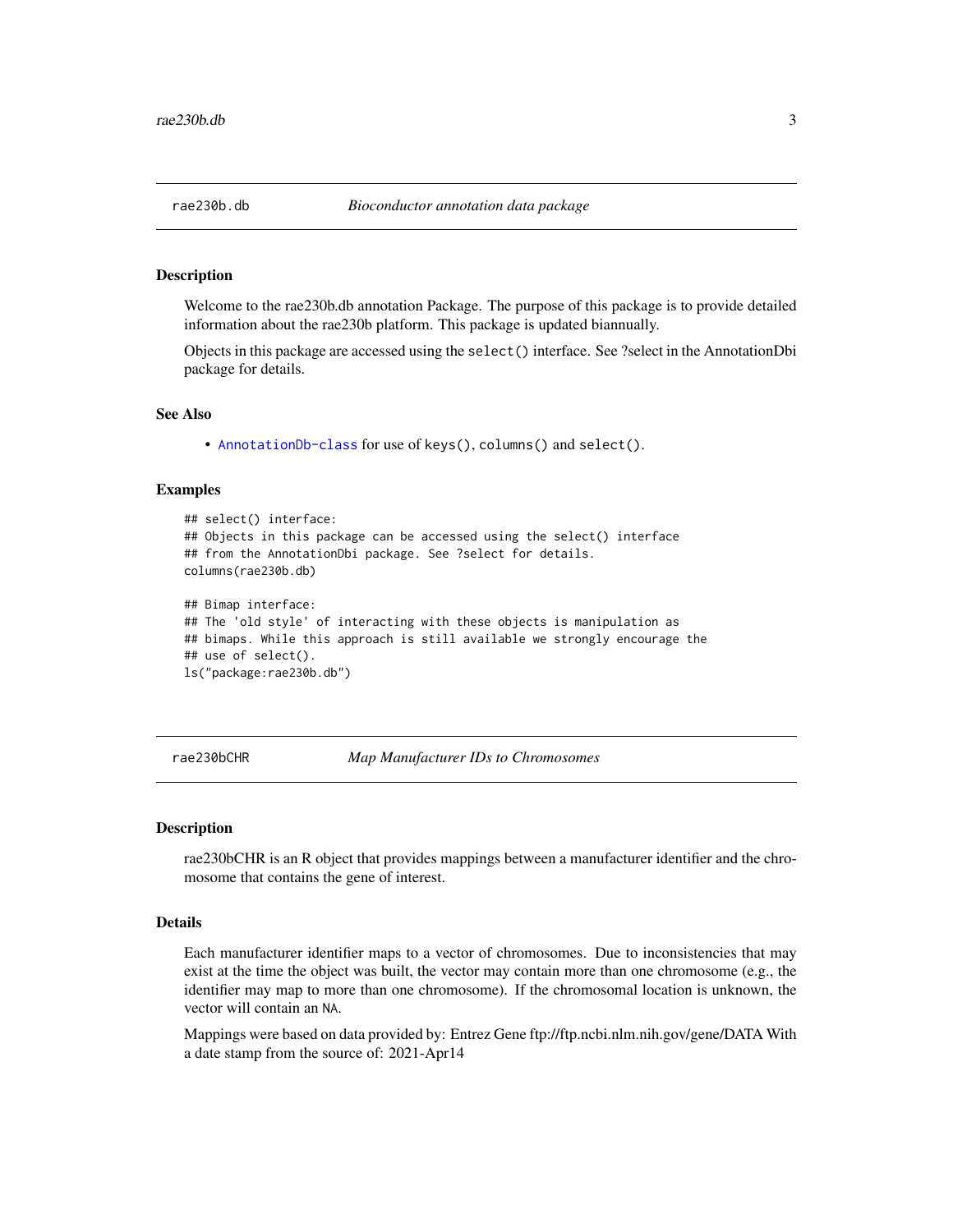# <span id="page-3-0"></span>See Also

• [AnnotationDb-class](#page-0-0) for use of the select() interface.

#### Examples

```
## select() interface:
## Objects in this package can be accessed using the select() interface
## from the AnnotationDbi package. See ?select for details.
## Bimap interface:
x < - rae230bCHR
# Get the probe identifiers that are mapped to a chromosome
mapped_probes <- mappedkeys(x)
# Convert to a list
xx <- as.list(x[mapped_probes][1:300])
if(length(xx) > 0) {
  # Get the CHR for the first five probes
  xx[1:5]
  # Get the first one
  xx[[1]]
}
```
rae230bCHRLENGTHS *A named vector for the length of each of the chromosomes*

#### Description

rae230bCHRLENGTHS provides the length measured in base pairs for each of the chromosomes.

#### Details

This is a named vector with chromosome numbers as the names and the corresponding lengths for chromosomes as the values.

Total lengths of chromosomes were derived by calculating the number of base pairs on the sequence string for each chromosome.

# See Also

• [AnnotationDb-class](#page-0-0) for use of the select() interface.

```
## select() interface:
## Objects in this package can be accessed using the select() interface
## from the AnnotationDbi package. See ?select for details.
## Bimap interface:
tt <- rae230bCHRLENGTHS
# Length of chromosome 1
tt["1"]
```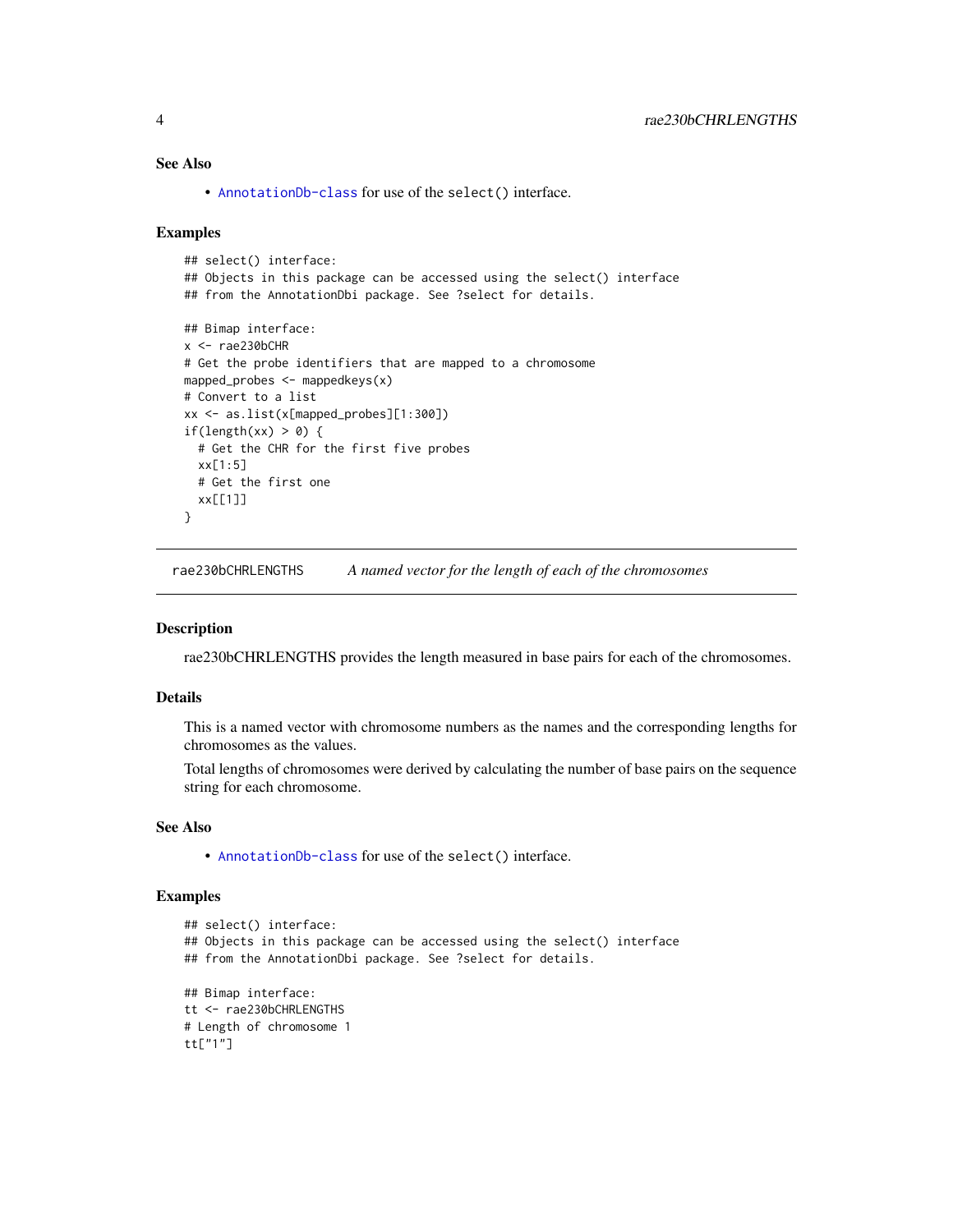<span id="page-4-0"></span>rae230bCHRLOC is an R object that maps manufacturer identifiers to the starting position of the gene. The position of a gene is measured as the number of base pairs.

The CHRLOCEND mapping is the same as the CHRLOC mapping except that it specifies the ending base of a gene instead of the start.

# Details

Each manufacturer identifier maps to a named vector of chromosomal locations, where the name indicates the chromosome. Due to inconsistencies that may exist at the time the object was built, these vectors may contain more than one chromosome and/or location. If the chromosomal location is unknown, the vector will contain an NA.

Chromosomal locations on both the sense and antisense strands are measured as the number of base pairs from the p (5' end of the sense strand) to q (3' end of the sense strand) arms. Chromosomal locations on the antisense strand have a leading "-" sign (e. g. -1234567).

Since some genes have multiple start sites, this field can map to multiple locations.

Mappings were based on data provided by: UCSC Genome Bioinformatics (Rattus norvegicus)

With a date stamp from the source of: 2021-Mar15

# See Also

• [AnnotationDb-class](#page-0-0) for use of the select() interface.

```
## select() interface:
## Objects in this package can be accessed using the select() interface
## from the AnnotationDbi package. See ?select for details.
## Bimap interface:
x <- rae230bCHRLOC
# Get the probe identifiers that are mapped to chromosome locations
mapped_probes <- mappedkeys(x)
# Convert to a list
xx <- as.list(x[mapped_probes][1:300])
if(length(xx) > 0) {
 # Get the CHRLOC for the first five probes
 xx[1:5]
 # Get the first one
 xx[[1]]
}
```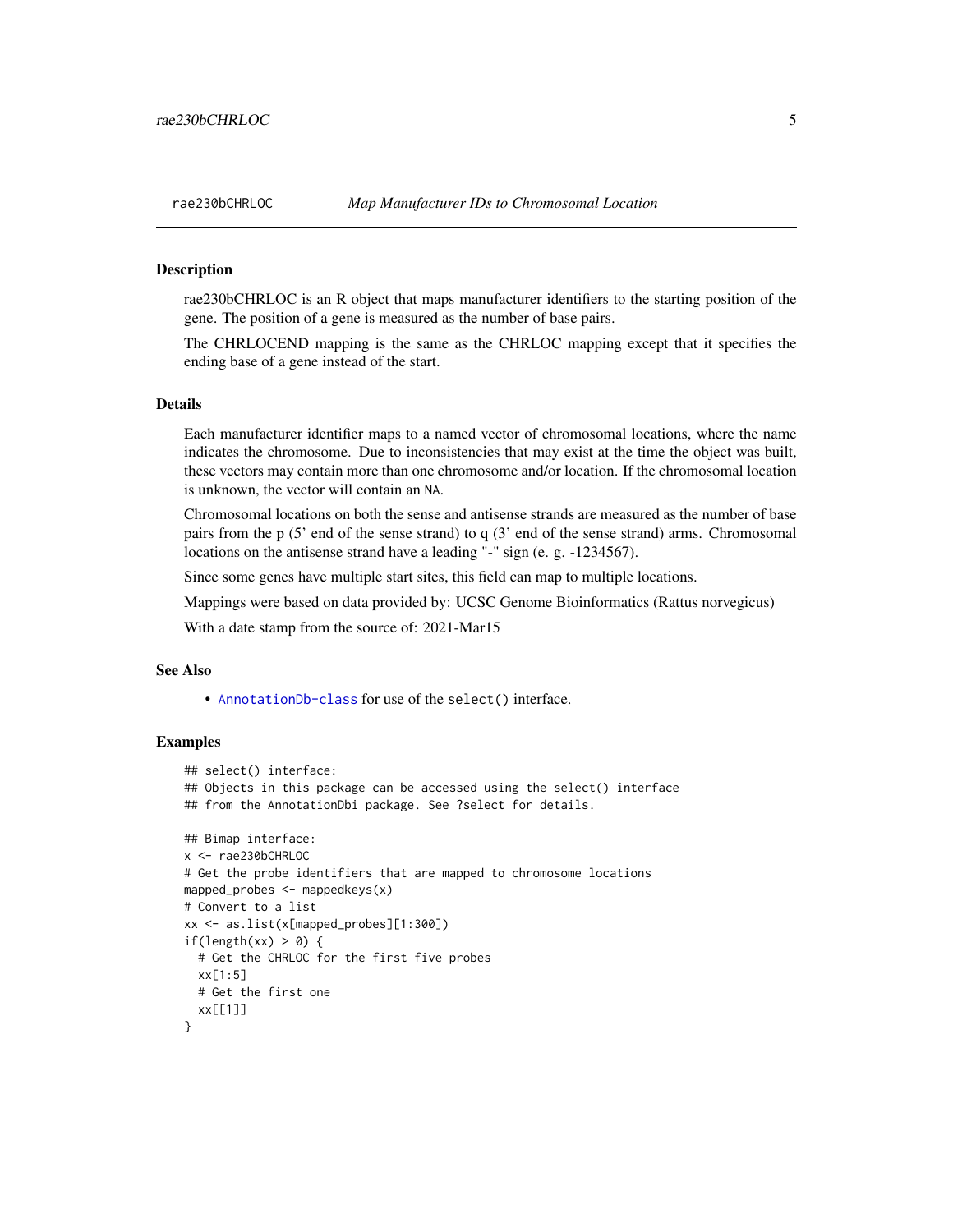rae230bENSEMBL is an R object that contains mappings between manufacturer identifiers and Ensembl gene accession numbers.

# Details

This object is a simple mapping of manufacturer identifiers to Ensembl gene Accession Numbers.

Mappings were based on data provided by BOTH of these sources: [http://www.ensembl.org/](http://www.ensembl.org/biomart/martview/) [biomart/martview/](http://www.ensembl.org/biomart/martview/) <ftp://ftp.ncbi.nlm.nih.gov/gene/DATA>

For most species, this mapping is a combination of manufacturer to ensembl IDs from BOTH NCBI and ensembl. Users who wish to only use mappings from NCBI are encouraged to see the ncbi2ensembl table in the appropriate organism package. Users who wish to only use mappings from ensembl are encouraged to see the ensembl2ncbi table which is also found in the appropriate organism packages. These mappings are based upon the ensembl table which is contains data from BOTH of these sources in an effort to maximize the chances that you will find a match.

For worms and flies however, this mapping is based only on sources from ensembl, as these organisms do not have ensembl to entrez gene mapping data at NCBI.

# See Also

• [AnnotationDb-class](#page-0-0) for use of the select() interface.

```
## select() interface:
## Objects in this package can be accessed using the select() interface
## from the AnnotationDbi package. See ?select for details.
## Bimap interface:
x <- rae230bENSEMBL
# Get the entrez gene IDs that are mapped to an Ensembl ID
mapped_genes \leq mappedkeys(x)
# Convert to a list
xx <- as.list(x[mapped_genes][1:300])
if(length(xx) > 0) {
 # Get the Ensembl gene IDs for the first five genes
 xx[1:5]
 # Get the first one
 xx[[1]]
}
#For the reverse map ENSEMBL2PROBE:
x <- rae230bENSEMBL2PROBE
mapped_genes <- mappedkeys(x)
# Convert to a list
```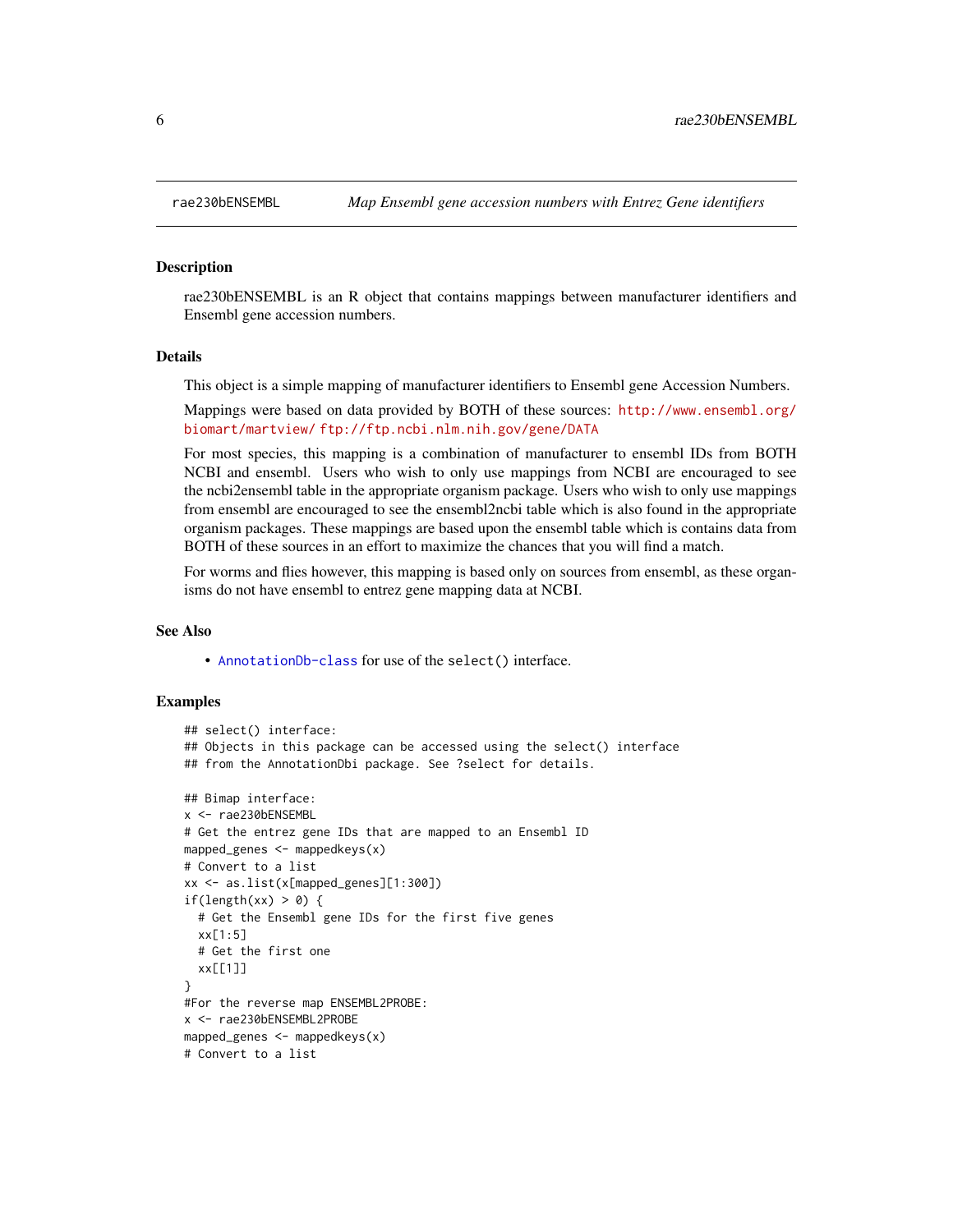# <span id="page-6-0"></span>rae230bENTREZID 7

```
xx <- as.list(x[mapped_genes][1:300])
if(length(xx) > 0){
   # Gets the entrez gene IDs for the first five Ensembl IDs
  xx[1:5]
  # Get the first one
  xx[[1]]
}
```
rae230bENTREZID *Map between Manufacturer Identifiers and Entrez Gene*

#### Description

rae230bENTREZID is an R object that provides mappings between manufacturer identifiers and Entrez Gene identifiers.

# Details

Each manufacturer identifier is mapped to a vector of Entrez Gene identifiers. An NA is assigned to those manufacturer identifiers that can not be mapped to an Entrez Gene identifier at this time.

If a given manufacturer identifier can be mapped to different Entrez Gene identifiers from various sources, we attempt to select the common identifiers. If a concensus cannot be determined, we select the smallest identifier.

Mappings were based on data provided by: Entrez Gene ftp://ftp.ncbi.nlm.nih.gov/gene/DATA With a date stamp from the source of: 2021-Apr14

# References

<https://www.ncbi.nlm.nih.gov/entrez/query.fcgi?db=gene>

# See Also

• [AnnotationDb-class](#page-0-0) for use of the select() interface.

```
## select() interface:
## Objects in this package can be accessed using the select() interface
## from the AnnotationDbi package. See ?select for details.
## Bimap interface:
x <- rae230bENTREZID
# Get the probe identifiers that are mapped to an ENTREZ Gene ID
mapped_probes <- mappedkeys(x)
# Convert to a list
xx <- as.list(x[mapped_probes][1:300])
if(length(xx) > 0) {
 # Get the ENTREZID for the first five probes
```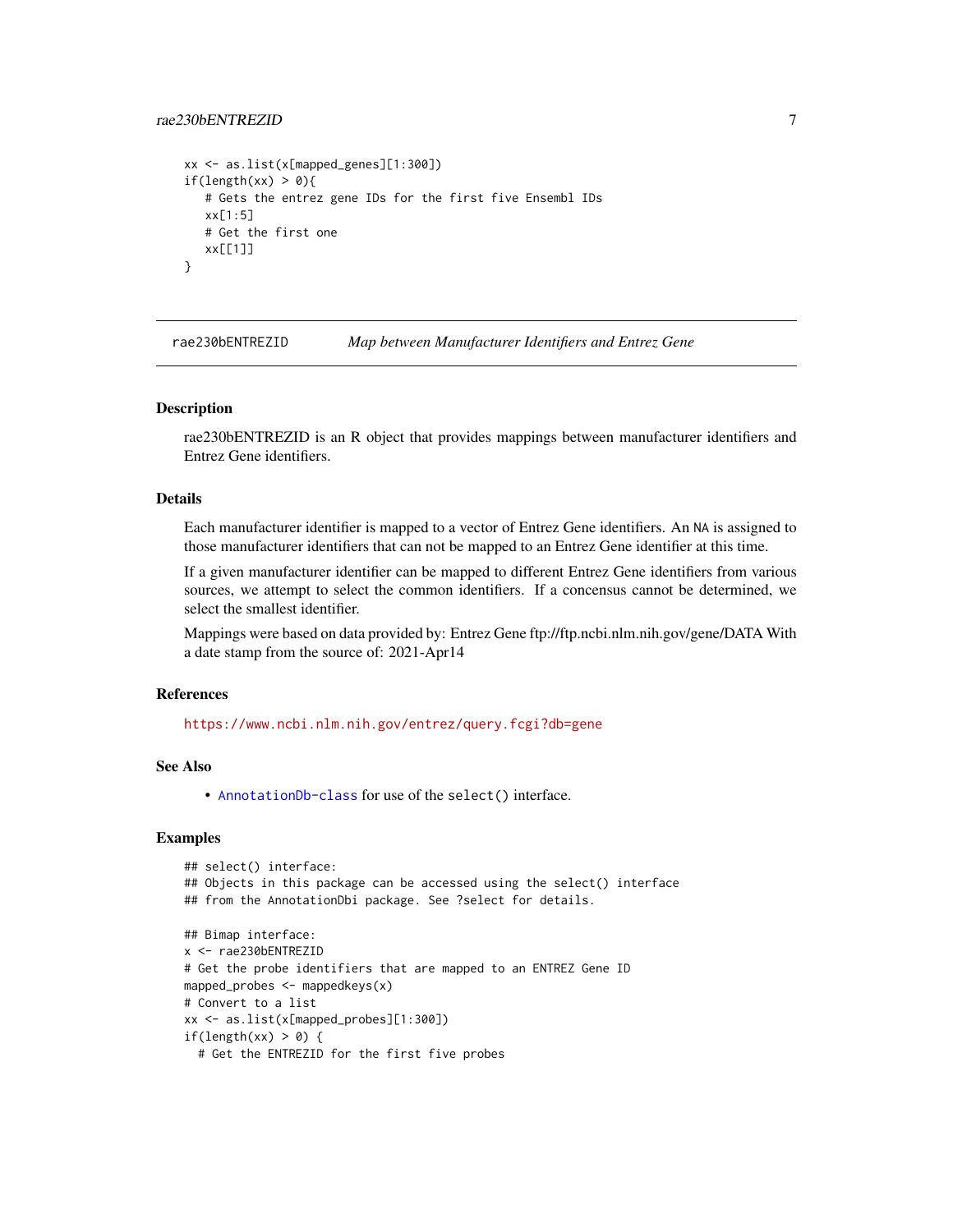```
xx[1:5]
 # Get the first one
 xx[[1]]
}
```
rae230bENZYME *Maps between Manufacturer IDs and Enzyme Commission (EC) Numbers*

#### Description

rae230bENZYME is an R object that provides mappings between manufacturer identifiers and EC numbers. rae230bENZYME2PROBE is an R object that maps Enzyme Commission (EC) numbers to manufacturer identifiers.

#### Details

When the rae230bENZYME maping viewed as a list, each manufacturer identifier maps to a named vector containing the EC number that corresponds to the enzyme produced by that gene. The names corresponds to the manufacturer identifiers. If this information is unknown, the vector will contain an NA.

For the rae230bENZYME2PROBE, each EC number maps to a named vector containing all of the manufacturer identifiers that correspond to the gene that produces that enzyme. The name of the vector corresponds to the EC number.

Enzyme Commission numbers are assigned by the Nomenclature Committee of the International Union of Biochemistry and Molecular Biology <http://www.chem.qmw.ac.uk/iubmb/enzyme/> to allow enzymes to be identified.

An Enzyme Commission number is of the format EC x.y.z.w, where x, y, z, and w are numeric numbers. In rae230bENZYME2PROBE, EC is dropped from the Enzyme Commission numbers.

Enzyme Commission numbers have corresponding names that describe the functions of enzymes in such a way that EC x is a more general description than EC x.y that in turn is a more general description than EC x.y.z. The top level EC numbers and names are listed below:

EC 1 oxidoreductases

EC 2 transferases

EC 3 hydrolases

EC 4 lyases

EC 5 isomerases

EC 6 ligases

The EC name for a given EC number can be viewed at [http://www.chem.qmul.ac.uk/iupac/](http://www.chem.qmul.ac.uk/iupac/jcbn/index.html#6) [jcbn/index.html#6](http://www.chem.qmul.ac.uk/iupac/jcbn/index.html#6)

Mappings between probe identifiers and enzyme identifiers were obtained using files provided by: KEGG GENOME ftp://ftp.genome.jp/pub/kegg/genomes With a date stamp from the source of: 2011-Mar15

<span id="page-7-0"></span>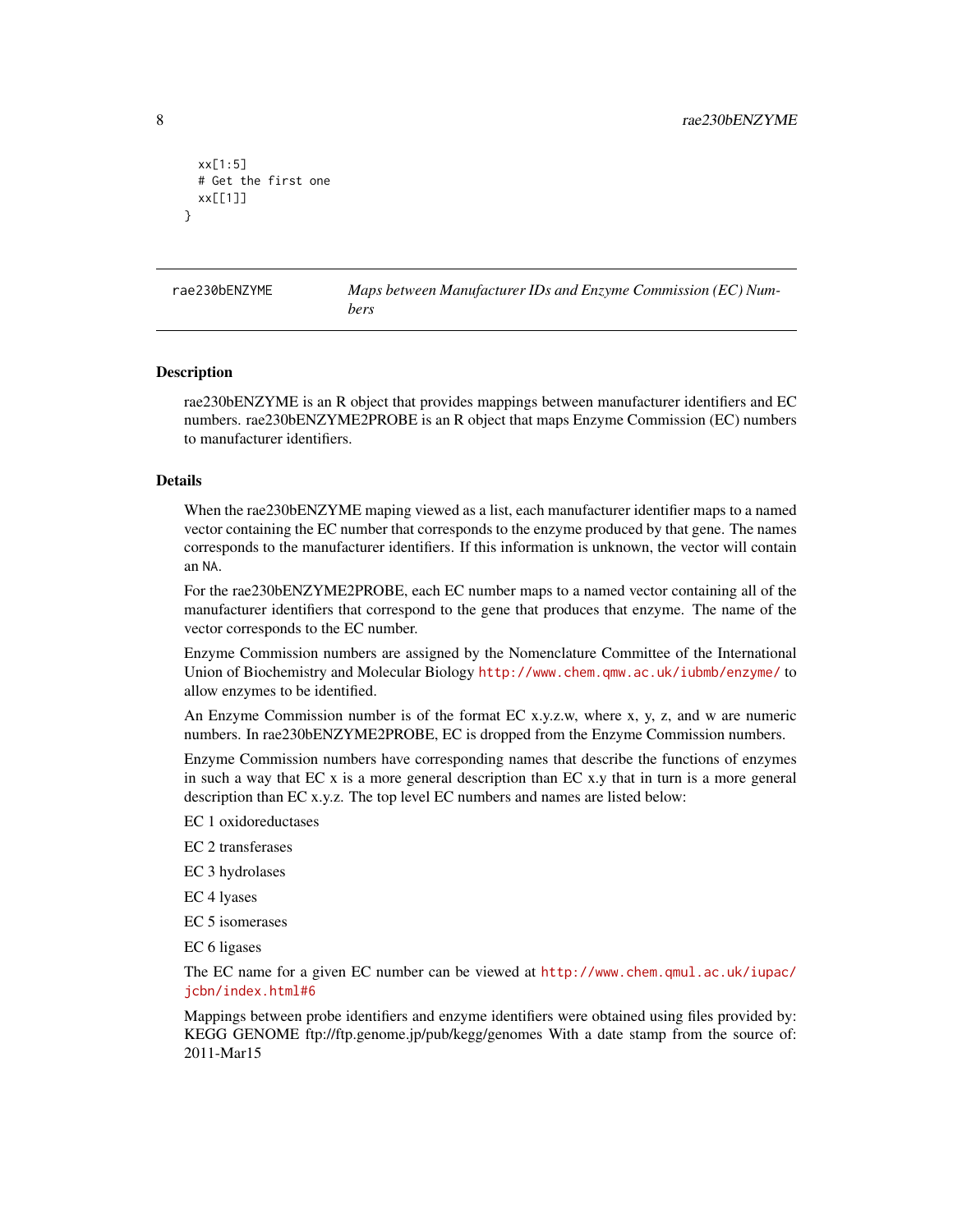# <span id="page-8-0"></span>rae230bGENENAME 9

#### References

<ftp://ftp.genome.ad.jp/pub/kegg/pathways>

# See Also

• [AnnotationDb-class](#page-0-0) for use of the select() interface.

# Examples

```
## select() interface:
## Objects in this package can be accessed using the select() interface
## from the AnnotationDbi package. See ?select for details.
## Bimap interface:
x <- rae230bENZYME
# Get the probe identifiers that are mapped to an EC number
mapped_probes <- mappedkeys(x)
# Convert to a list
xx <- as.list(x[mapped_probes][1:3])
if(length(xx) > 0) {
  # Get the ENZYME for the first five probes
  xx[1:5]
  # Get the first one
  xx[[1]]
}
# Now convert rae230bENZYME2PROBE to a list to see inside
x <- rae230bENZYME2PROBE
mapped_probes \leq mappedkeys(x)
## convert to a list
xx <- as.list(x[mapped_probes][1:3])
if(length(xx) > 0){
   # Get the probe identifiers for the first five enzyme
   #commission numbers
   xx[1:5]
   # Get the first one
  xx[[1]]
}
```
rae230bGENENAME *Map between Manufacturer IDs and Genes*

# Description

rae230bGENENAME is an R object that maps manufacturer identifiers to the corresponding gene name.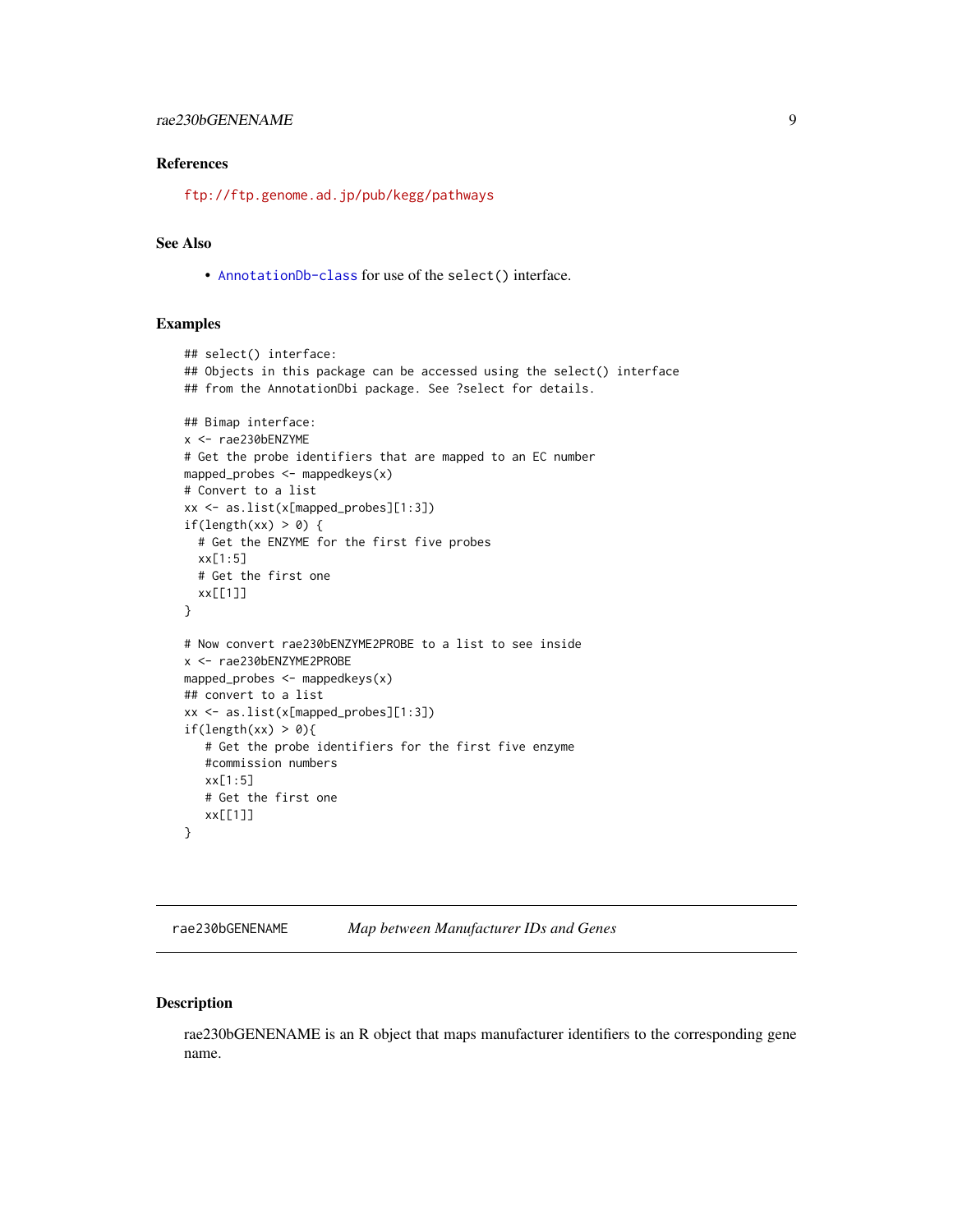# Details

Each manufacturer identifier maps to a named vector containing the gene name. The vector name corresponds to the manufacturer identifier. If the gene name is unknown, the vector will contain an NA.

Gene names currently include both the official (validated by a nomenclature committee) and preferred names (interim selected for display) for genes. Efforts are being made to differentiate the two by adding a name to the vector.

Mappings were based on data provided by: Entrez Gene ftp://ftp.ncbi.nlm.nih.gov/gene/DATA With a date stamp from the source of: 2021-Apr14

# See Also

• [AnnotationDb-class](#page-0-0) for use of the select() interface.

#### Examples

```
## select() interface:
## Objects in this package can be accessed using the select() interface
## from the AnnotationDbi package. See ?select for details.
## Bimap interface:
x <- rae230bGENENAME
# Get the probe identifiers that are mapped to a gene name
mapped_probes <- mappedkeys(x)
# Convert to a list
xx <- as.list(x[mapped_probes][1:300])
if(length(xx) > 0) {
 # Get the GENENAME for the first five probes
 xx[1:5]
 # Get the first one
 xx[[1]]
}
```
rae230bGO *Maps between manufacturer IDs and Gene Ontology (GO) IDs*

#### <span id="page-9-0"></span>Description

rae230bGO is an R object that provides mappings between manufacturer identifiers and the GO identifiers that they are directly associated with. This mapping and its reverse mapping (rae230bGO2PROBE) do NOT associate the child terms from the GO ontology with the gene. Only the directly evidenced terms are represented here.

rae230bGO2ALLPROBES is an R object that provides mappings between a given GO identifier and all of the manufacturer identifiers annotated at that GO term OR TO ONE OF IT'S CHILD NODES in the GO ontology. Thus, this mapping is much larger and more inclusive than rae230bGO2PROBE.

<span id="page-9-1"></span>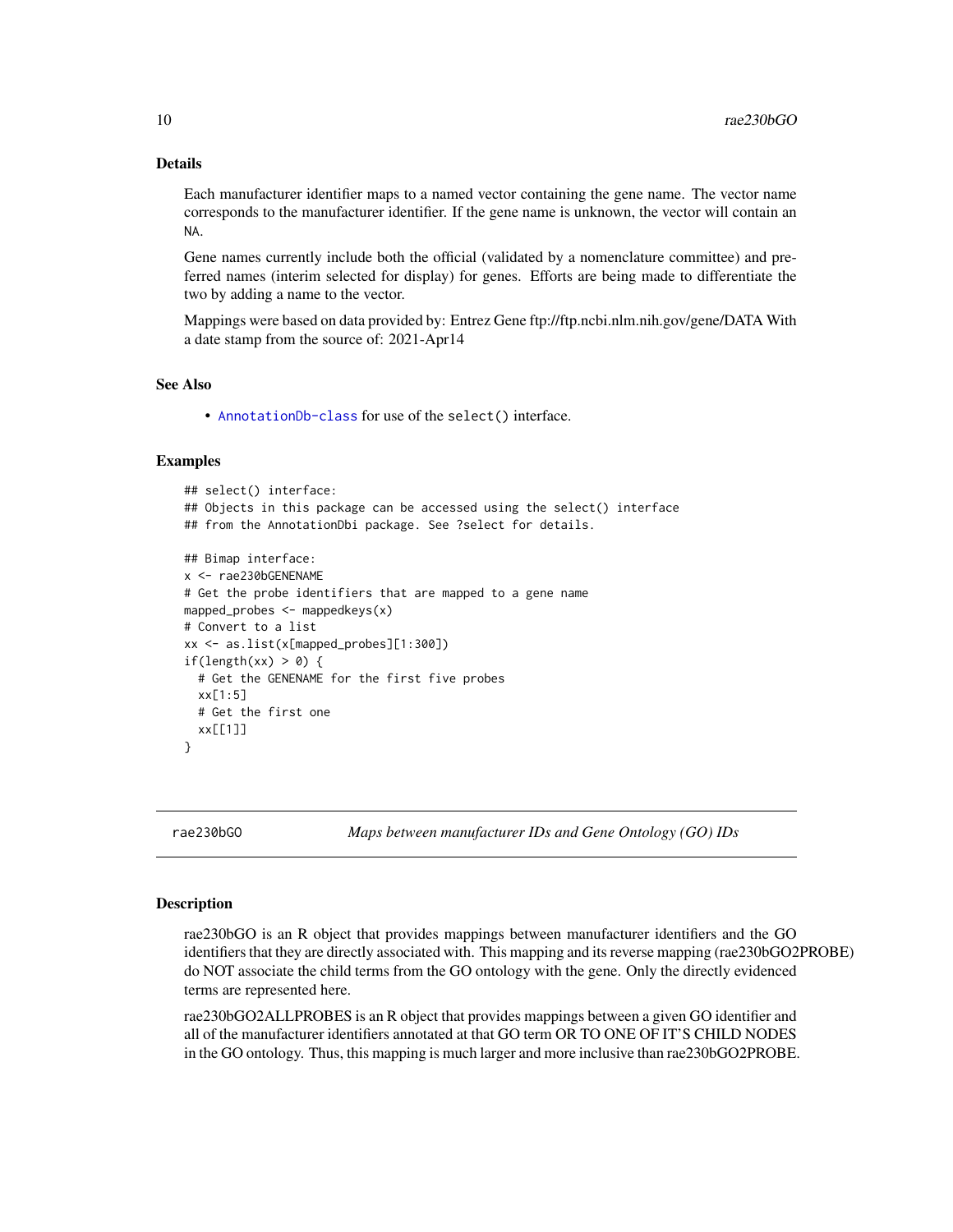#### $rae230bGO$  11

# Details

If rae230bGO is cast as a list, each manufacturer identifier is mapped to a list of lists. The names on the outer list are GO identifiers. Each inner list consists of three named elements: GOID, Ontology, and Evidence.

The GOID element matches the GO identifier named in the outer list and is included for convenience when processing the data using 'lapply'.

The Ontology element indicates which of the three Gene Ontology categories this identifier belongs to. The categories are biological process (BP), cellular component (CC), and molecular function (MF).

The Evidence element contains a code indicating what kind of evidence supports the association of the GO identifier to the manufacturer id. Some of the evidence codes in use include:

IMP: inferred from mutant phenotype

IGI: inferred from genetic interaction

IPI: inferred from physical interaction

ISS: inferred from sequence similarity

IDA: inferred from direct assay

IEP: inferred from expression pattern

IEA: inferred from electronic annotation

TAS: traceable author statement

NAS: non-traceable author statement

ND: no biological data available

IC: inferred by curator

A more complete listing of evidence codes can be found at:

<http://www.geneontology.org/GO.evidence.shtml>

If rae230bGO2ALLPROBES or rae230bGO2PROBE is cast as a list, each GO term maps to a named vector of manufacturer identifiers and evidence codes. A GO identifier may be mapped to the same manufacturer identifier more than once but the evidence code can be different. Mappings between Gene Ontology identifiers and Gene Ontology terms and other information are available in a separate data package named GO.

Whenever any of these mappings are cast as a data.frame, all the results will be output in an appropriate tabular form.

Mappings between manufacturer identifiers and GO information were obtained through their mappings to manufacturer identifiers. NAs are assigned to manufacturer identifiers that can not be mapped to any Gene Ontology information. Mappings between Gene Ontology identifiers an Gene Ontology terms and other information are available in a separate data package named GO.

All mappings were based on data provided by: Gene Ontology http://current.geneontology.org/ontology/gobasic.obo With a date stamp from the source of: 2021-02-01

#### References

<ftp://ftp.ncbi.nlm.nih.gov/gene/DATA/>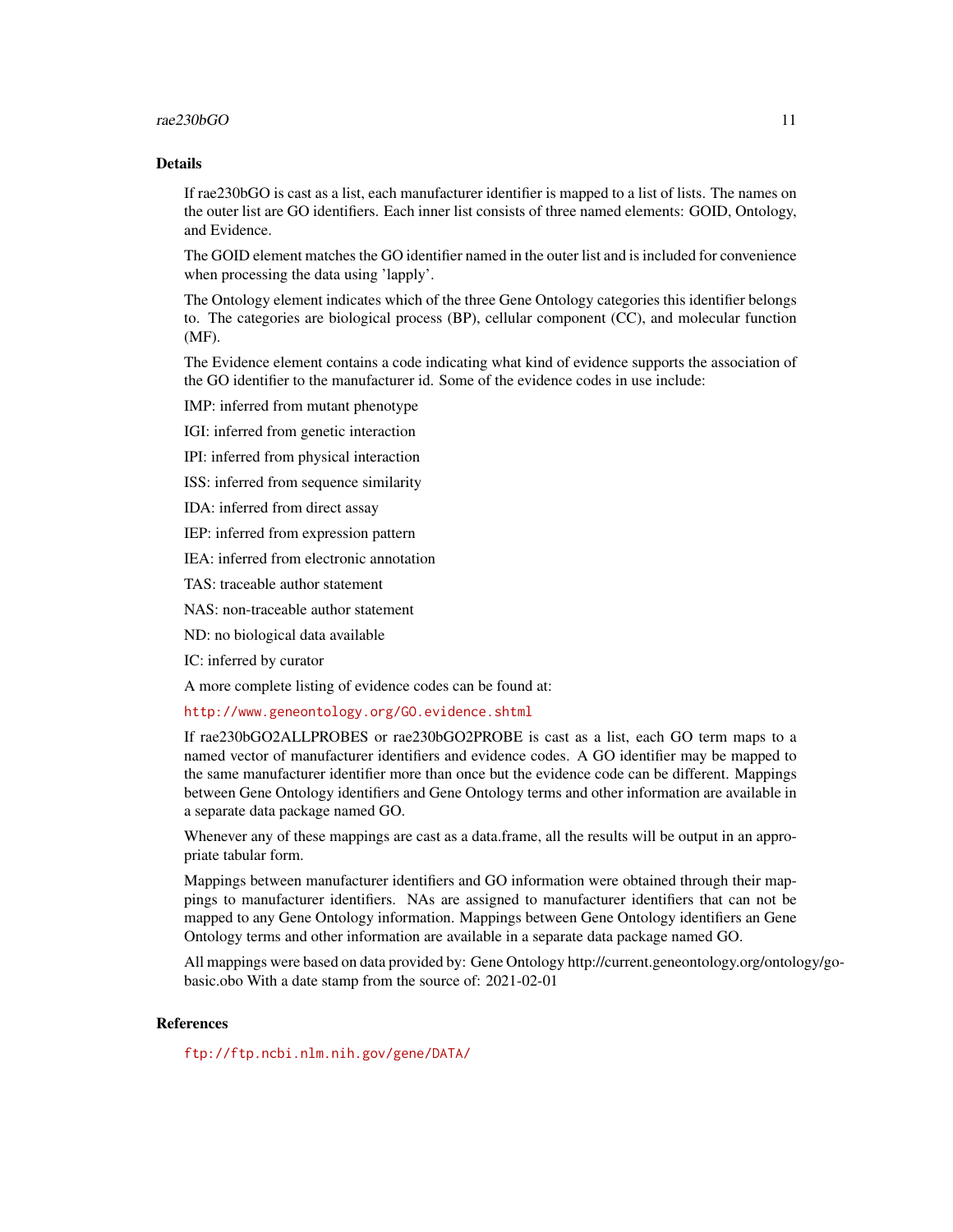# <span id="page-11-0"></span>See Also

- [rae230bGO2ALLPROBES](#page-9-0)
- [AnnotationDb-class](#page-0-0) for use of the select() interface.

```
## select() interface:
## Objects in this package can be accessed using the select() interface
## from the AnnotationDbi package. See ?select for details.
## Bimap interface:
x <- rae230bGO
# Get the manufacturer identifiers that are mapped to a GO ID
mapped_genes <- mappedkeys(x)
# Convert to a list
xx <- as.list(x[mapped_genes][1:300])
if(length(xx) > 0) {
    # Try the first one
   got \leq -xx[[1]]got[[1]][["GOID"]]
    got[[1]][["Ontology"]]
   got[[1]][["Evidence"]]
}
# For the reverse map:
x <- rae230bGO2PROBE
mapped_genes <- mappedkeys(x)
# Convert to a list
xx <- as.list(x[mapped_genes][1:300])
if(length(xx) > 0){
    # Gets the manufacturer ids for the top 2nd and 3nd GO identifiers
    goids \leq -x \times [2:3]# Gets the manufacturer ids for the first element of goids
    goids[[1]]
    # Evidence code for the mappings
   names(goids[[1]])
}
x <- rae230bGO2ALLPROBES
mapped_genes <- mappedkeys(x)
# Convert rae230bGO2ALLPROBES to a list
xx <- as.list(x[mapped_genes][1:300])
if(length(xx) > 0){
# Gets the manufacturer identifiers for the top 2nd and 3nd GO identifiers
    goids \leq xx[2:3]# Gets all the manufacturer identifiers for the first element of goids
   goids[[1]]
    # Evidence code for the mappings
   names(goids[[1]])
}
```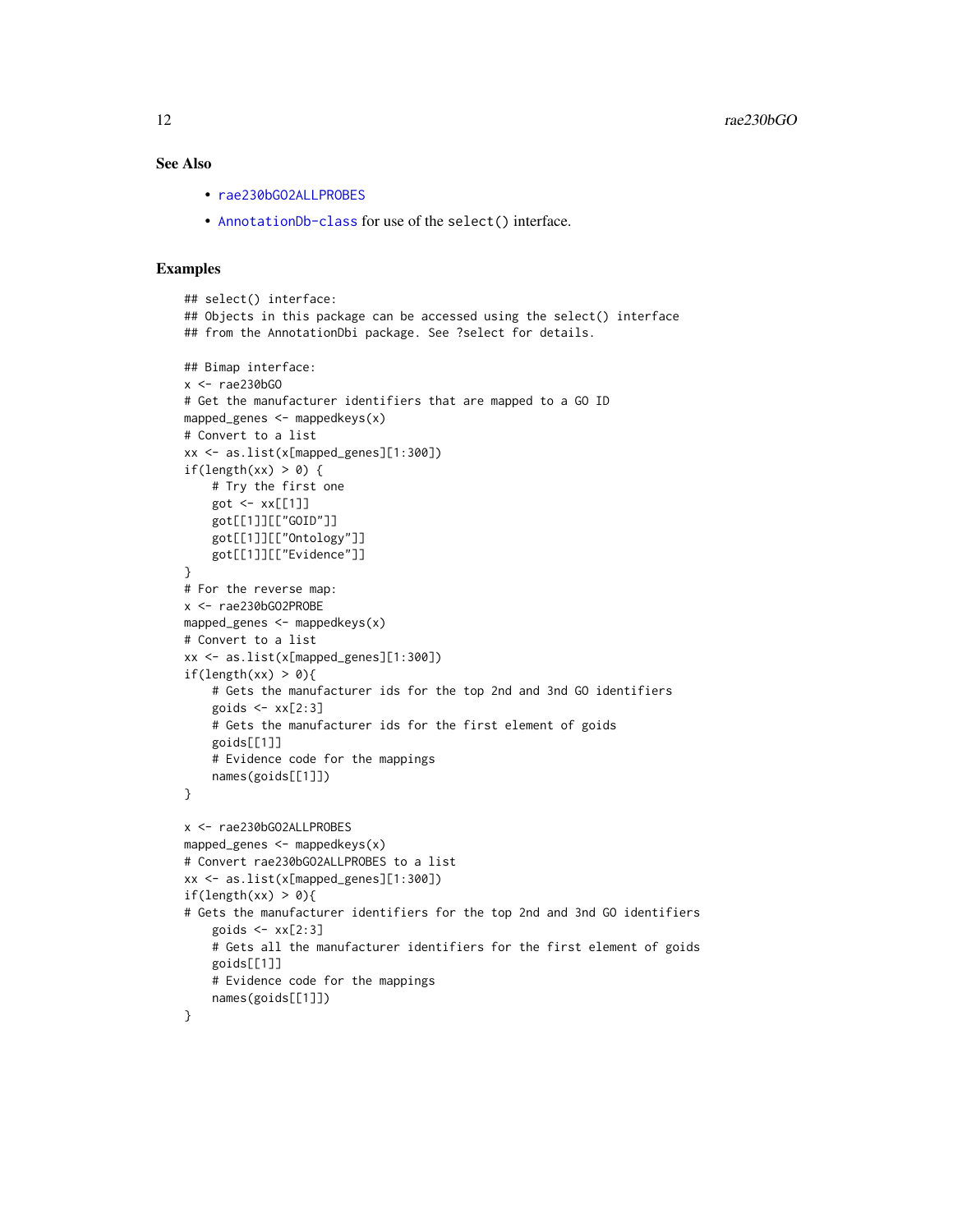<span id="page-12-0"></span>rae230bMAPCOUNTS *Number of mapped keys for the maps in package rae230b.db*

#### Description

DEPRECATED. Counts in the MAPCOUNT table are out of sync and should not be used.

rae230bMAPCOUNTS provides the "map count" (i.e. the count of mapped keys) for each map in package rae230b.db.

#### **Details**

DEPRECATED. Counts in the MAPCOUNT table are out of sync and should not be used.

This "map count" information is precalculated and stored in the package annotation DB. This allows some quality control and is used by the [checkMAPCOUNTS](#page-0-0) function defined in AnnotationDbi to compare and validate different methods (like count.mappedkeys $(x)$  or sum(!is.na(as.list(x)))) for getting the "map count" of a given map.

rae230bORGANISM *The Organism information for rae230b*

#### Description

rae230bORGANISM is an R object that contains a single item: a character string that names the organism for which rae230b was built. rae230bORGPKG is an R object that contains a chararcter vector with the name of the organism package that a chip package depends on for its gene-centric annotation.

# Details

Although the package name is suggestive of the organism for which it was built, rae230bORGANISM provides a simple way to programmatically extract the organism name. rae230bORGPKG provides a simple way to programmatically extract the name of the parent organism package. The parent organism package is a strict dependency for chip packages as this is where the gene cetric information is ultimately extracted from. The full package name will always be this string plus the extension ".db". But most programatic acces will not require this extension, so its more convenient to leave it out.

#### See Also

• [AnnotationDb-class](#page-0-0) for use of the select() interface.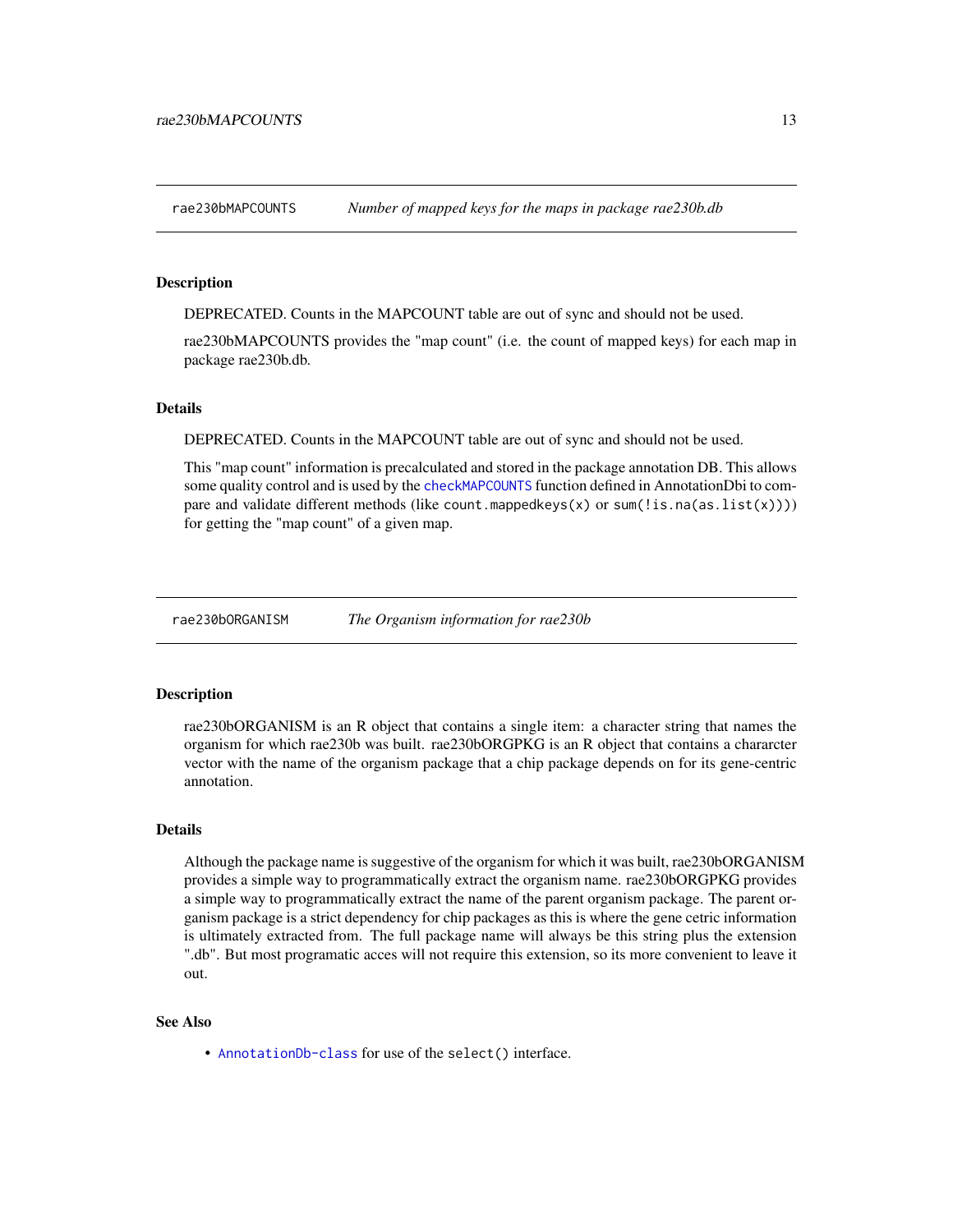#### Examples

```
## select() interface:
## Objects in this package can be accessed using the select() interface
## from the AnnotationDbi package. See ?select for details.
## Bimap interface:
rae230bORGANISM
rae230bORGPKG
```
rae230bPATH *Mappings between probe identifiers and KEGG pathway identifiers*

# Description

KEGG (Kyoto Encyclopedia of Genes and Genomes) maintains pathway data for various organisms.

rae230bPATH maps probe identifiers to the identifiers used by KEGG for pathways in which the genes represented by the probe identifiers are involved

rae230bPATH2PROBE is an R object that provides mappings between KEGG identifiers and manufacturer identifiers.

# Details

Each KEGG pathway has a name and identifier. Pathway name for a given pathway identifier can be obtained using the KEGG data package that can either be built using AnnBuilder or downloaded from Bioconductor <http://www.bioconductor.org>.

Graphic presentations of pathways are searchable at url http://www.genome.ad.jp/kegg/pathway.html by using pathway identifiers as keys.

Mappings were based on data provided by: KEGG GENOME ftp://ftp.genome.jp/pub/kegg/genomes With a date stamp from the source of: 2011-Mar15

#### References

<http://www.genome.ad.jp/kegg/>

# See Also

• [AnnotationDb-class](#page-0-0) for use of the select() interface.

```
## select() interface:
## Objects in this package can be accessed using the select() interface
## from the AnnotationDbi package. See ?select for details.
## Bimap interface:
x <- rae230bPATH
```
<span id="page-13-0"></span>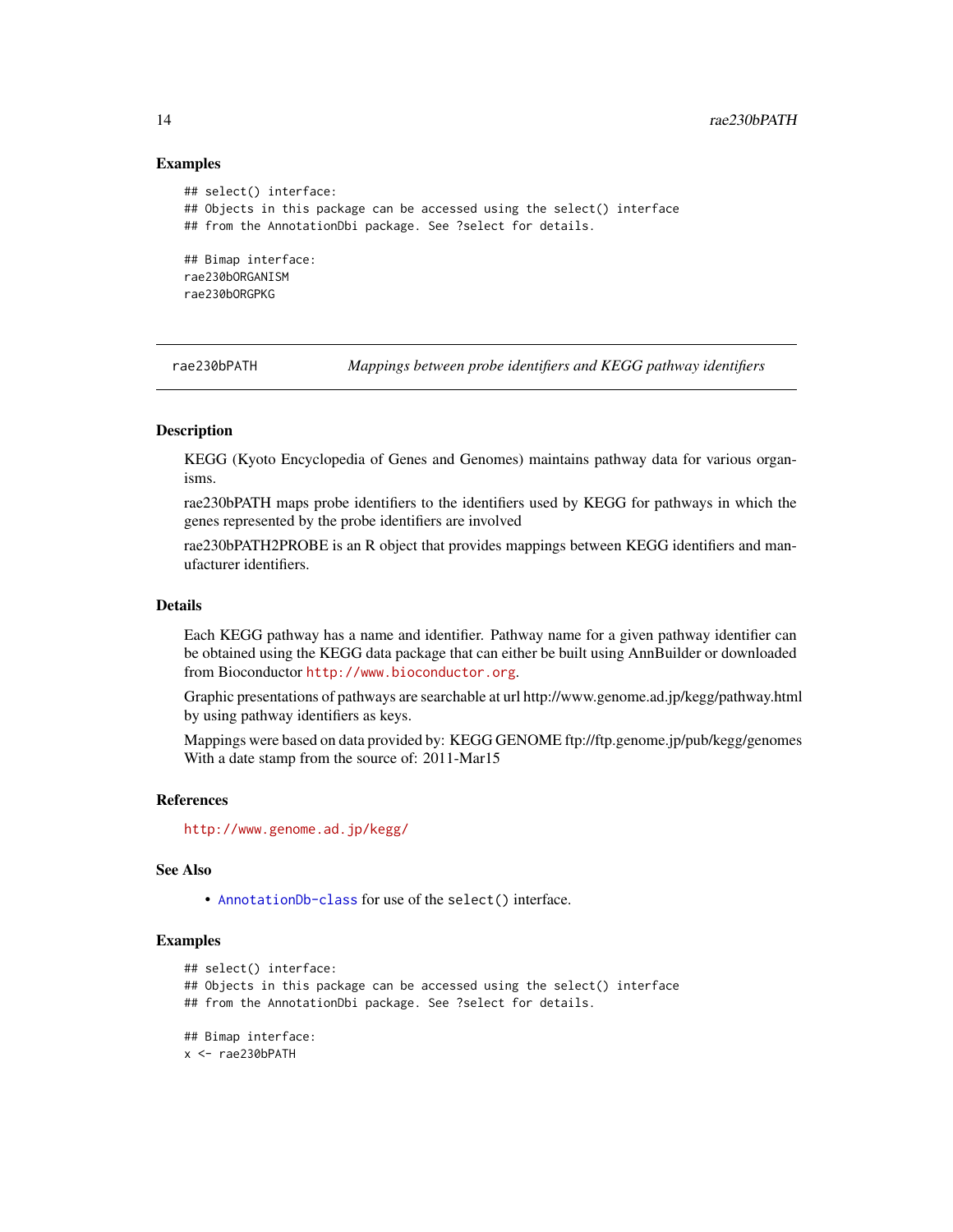```
# Get the probe identifiers that are mapped to a KEGG pathway ID
mapped_probes <- mappedkeys(x)
# Convert to a list
xx <- as.list(x[mapped_probes][1:300])
if(length(xx) > 0) {
 # Get the PATH for the first five probes
 xx[1:5]
 # Get the first one
 xx[[1]]
}
x <- rae230bPATH
mapped_probes <- mappedkeys(x)
# Now convert the rae230bPATH2PROBE object to a list
xx <- as.list(x[mapped_probes][1:300])
if(length(xx) > 0){
    # Get the probe identifiers for the first two pathway identifiers
   xx[1:2]
   # Get the first one
   xx[[1]]
}
```
rae230bPFAM *Maps between Manufacturer Identifiers and PFAM Identifiers*

#### Description

rae230bPFAM is an R object that provides mappings between manufacturer identifiers and PFAM identifiers.

# Details

The bimap interface for PFAM is defunct. Please use select() interface to PFAM identifiers. See ?AnnotationDbi::select for details.

rae230bPMID *Maps between Manufacturer Identifiers and PubMed Identifiers*

#### Description

rae230bPMID is an R object that provides mappings between manufacturer identifiers and PubMed identifiers. rae230bPMID2PROBE is an R object that provides mappings between PubMed identifiers and manufacturer identifiers.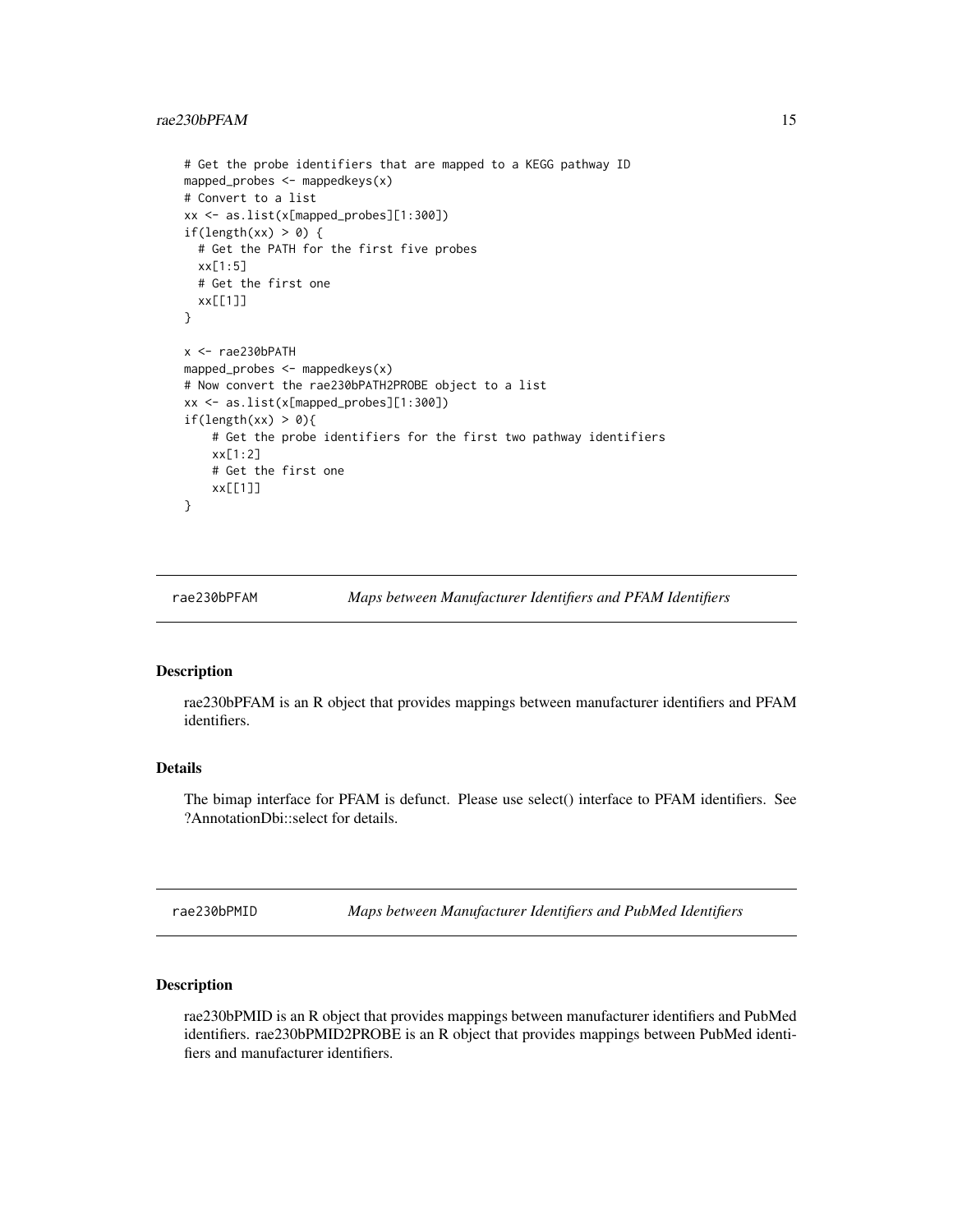# Details

When rae230bPMID is viewed as a list each manufacturer identifier is mapped to a named vector of PubMed identifiers. The name associated with each vector corresponds to the manufacturer identifier. The length of the vector may be one or greater, depending on how many PubMed identifiers a given manufacturer identifier is mapped to. An NA is reported for any manufacturer identifier that cannot be mapped to a PubMed identifier.

When rae230bPMID2PROBE is viewed as a list each PubMed identifier is mapped to a named vector of manufacturer identifiers. The name represents the PubMed identifier and the vector contains all manufacturer identifiers that are represented by that PubMed identifier. The length of the vector may be one or longer, depending on how many manufacturer identifiers are mapped to a given PubMed identifier.

Titles, abstracts, and possibly full texts of articles can be obtained from PubMed by providing a valid PubMed identifier. The pubmed function of annotate can also be used for the same purpose.

Mappings were based on data provided by: Entrez Gene ftp://ftp.ncbi.nlm.nih.gov/gene/DATA With a date stamp from the source of: 2021-Apr14

#### References

<https://www.ncbi.nlm.nih.gov/entrez/query.fcgi?db=PubMed>

# See Also

• [AnnotationDb-class](#page-0-0) for use of the select() interface.

```
## select() interface:
## Objects in this package can be accessed using the select() interface
## from the AnnotationDbi package. See ?select for details.
## Bimap interface:
x <- rae230bPMID
# Get the probe identifiers that are mapped to any PubMed ID
mapped_probes \leq mappedkeys(x)
# Convert to a list
xx <- as.list(x[mapped_probes][1:300])
if(length(xx) > 0)# Get the PubMed identifiers for the first two probe identifiers
    xx[1:2]
    # Get the first one
    xx[[1]]
    if(interactive() && !is.null(xx[[1]]) && !is.na(xx[[1]])
       && require(annotate)){
        # Get article information as XML files
        xmls < -pubmed(xx[[1]], disp = "data")# View article information using a browser
        pubmed(xx[[1]], disp = "browser")
    }
}
```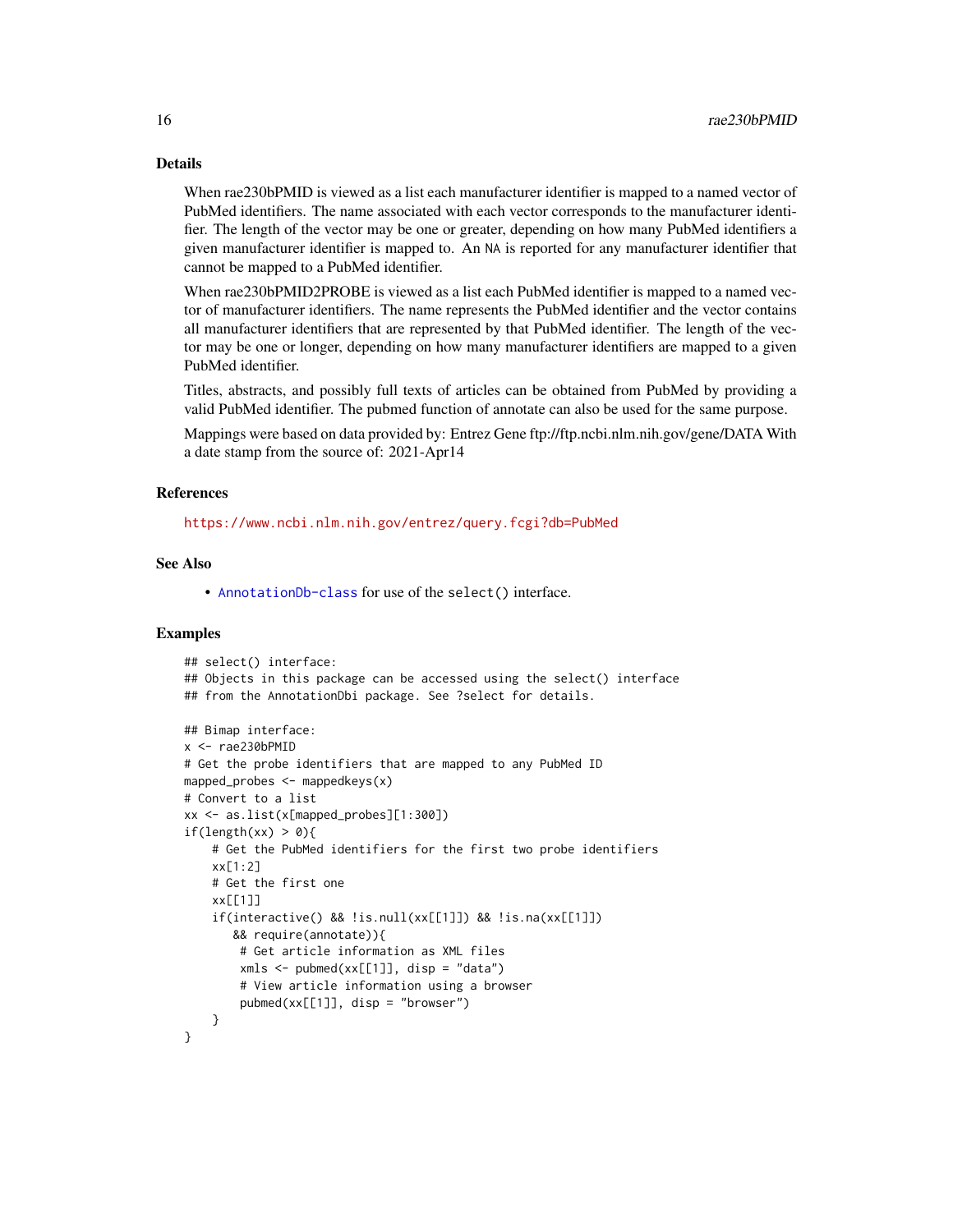# <span id="page-16-0"></span>rae230bPROSITE 17

```
x <- rae230bPMID2PROBE
mapped_probes <- mappedkeys(x)
# Now convert the reverse map object rae230bPMID2PROBE to a list
xx <- as.list(x[mapped_probes][1:300])
if(length(xx) > 0){
    # Get the probe identifiers for the first two PubMed identifiers
    xx[1:2]
    # Get the first one
   xx[[1]]
    if(interactive() && require(annotate)){
        # Get article information as XML files for a PubMed id
        xmls <- pubmed(names(xx)[1], disp = "data")
        # View article information using a browser
        pubmed(names(xx)[1], disp = "browser")
   }
}
```
rae230bPROSITE *Maps between Manufacturer Identifiers and PROSITE Identifiers*

#### **Description**

rae230bPROSITE is an R object that provides mappings between manufacturer identifiers and PROSITE identifiers.

# Details

The bimap interface for PROSITE is defunct. Please use select() interface to PROSITE identifiers. See ?AnnotationDbi::select for details.

rae230bREFSEQ *Map between Manufacturer Identifiers and RefSeq Identifiers*

#### Description

rae230bREFSEQ is an R object that provides mappings between manufacturer identifiers and Ref-Seq identifiers.

#### Details

Each manufacturer identifier is mapped to a named vector of RefSeq identifiers. The name represents the manufacturer identifier and the vector contains all RefSeq identifiers that can be mapped to that manufacturer identifier. The length of the vector may be one or greater, depending on how many RefSeq identifiers a given manufacturer identifier can be mapped to. An NA is reported for any manufacturer identifier that cannot be mapped to a RefSeq identifier at this time.

RefSeq identifiers differ in format according to the type of record the identifiers are for as shown below: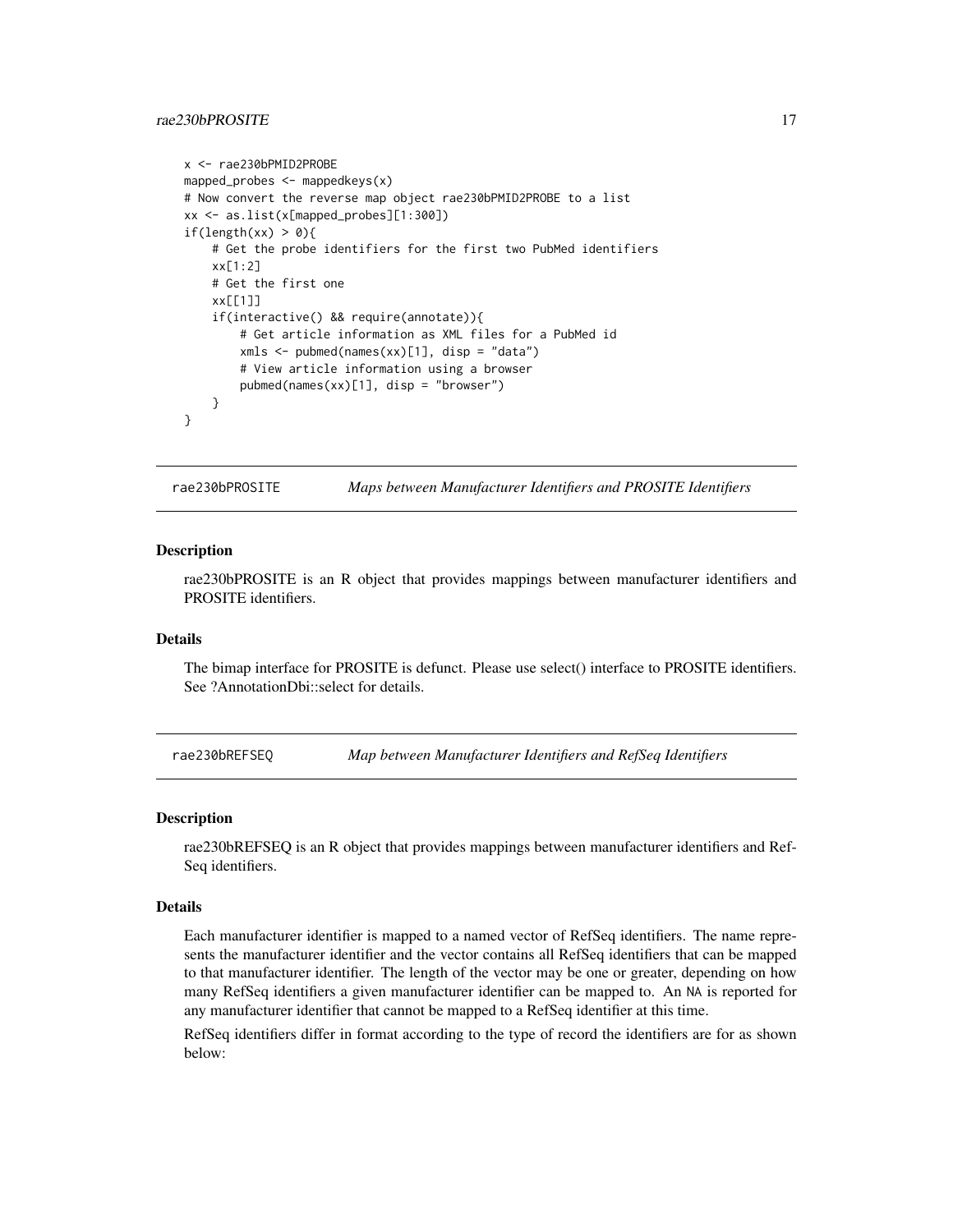NG\\_XXXXX: RefSeq accessions for genomic region (nucleotide) records

NM\\_XXXXX: RefSeq accessions for mRNA records

NC\\_XXXXX: RefSeq accessions for chromosome records

NP\\_XXXXX: RefSeq accessions for protein records

XR\\_XXXXX: RefSeq accessions for model RNAs that are not associated with protein products

XM\\_XXXXX: RefSeq accessions for model mRNA records

XP\\_XXXXX: RefSeq accessions for model protein records

Where XXXXX is a sequence of integers.

NCBI <https://www.ncbi.nlm.nih.gov/RefSeq/> allows users to query the RefSeq database using RefSeq identifiers.

Mappings were based on data provided by: Entrez Gene ftp://ftp.ncbi.nlm.nih.gov/gene/DATA With a date stamp from the source of: 2021-Apr14

# References

<https://www.ncbi.nlm.nih.gov> <https://www.ncbi.nlm.nih.gov/RefSeq/>

# See Also

• [AnnotationDb-class](#page-0-0) for use of the select() interface.

```
## select() interface:
## Objects in this package can be accessed using the select() interface
## from the AnnotationDbi package. See ?select for details.
## Bimap interface:
x <- rae230bREFSEQ
# Get the probe identifiers that are mapped to any RefSeq ID
mapped_probes \leq mappedkeys(x)
# Convert to a list
xx <- as.list(x[mapped_probes][1:300])
if(length(xx) > 0) {
  # Get the REFSEQ for the first five probes
  xx[1:5]
  # Get the first one
  xx[[1]]
}
```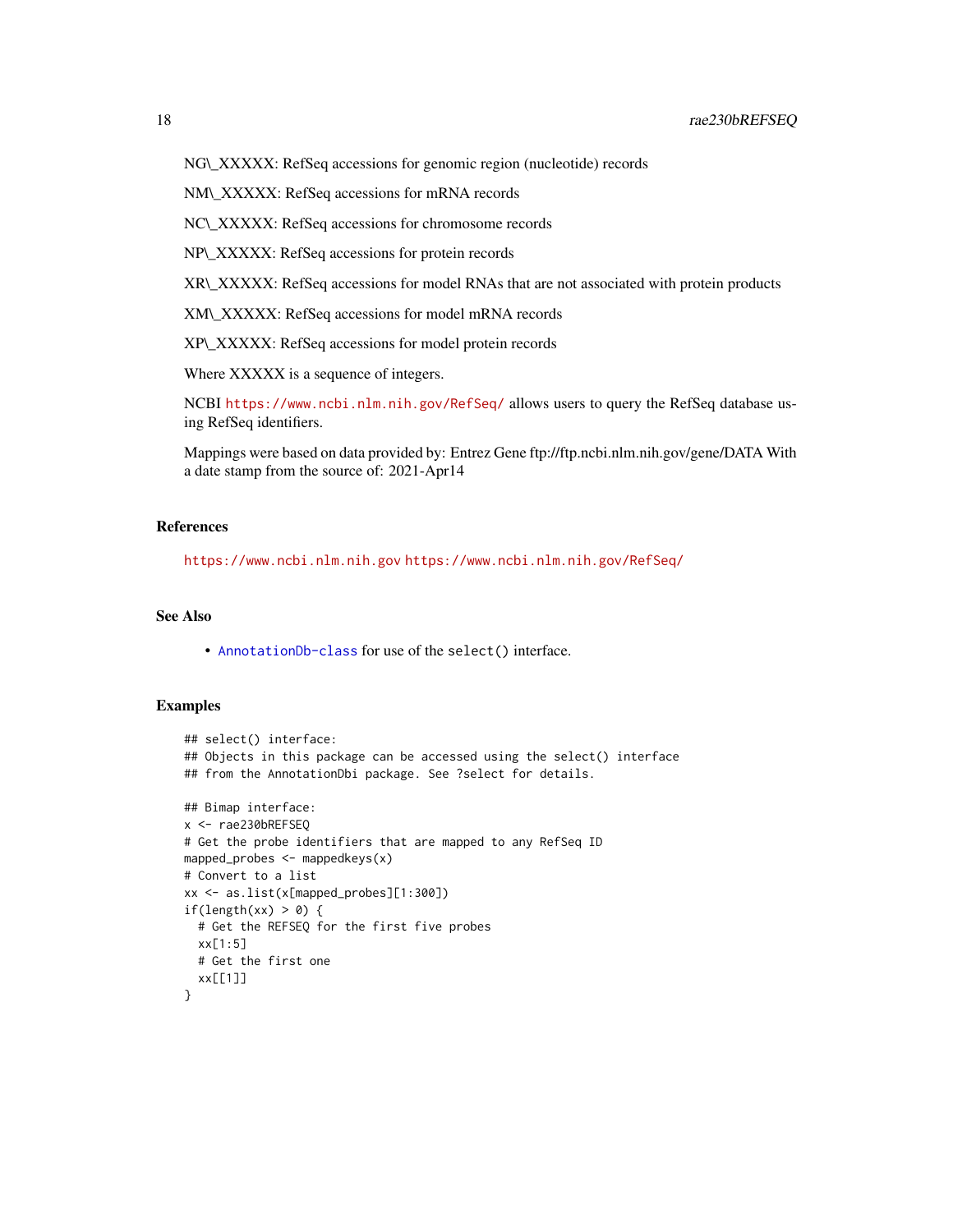<span id="page-18-0"></span>

rae230bSYMBOL is an R object that provides mappings between manufacturer identifiers and gene abbreviations.

# Details

Each manufacturer identifier is mapped to an abbreviation for the corresponding gene. An NA is reported if there is no known abbreviation for a given gene.

Symbols typically consist of 3 letters that define either a single gene (ABC) or multiple genes (ABC1, ABC2, ABC3). Gene symbols can be used as key words to query public databases such as Entrez Gene.

Mappings were based on data provided by: Entrez Gene ftp://ftp.ncbi.nlm.nih.gov/gene/DATA With a date stamp from the source of: 2021-Apr14

#### References

<https://www.ncbi.nlm.nih.gov/entrez/query.fcgi?db=gene>

#### See Also

• [AnnotationDb-class](#page-0-0) for use of the select() interface.

```
## select() interface:
## Objects in this package can be accessed using the select() interface
## from the AnnotationDbi package. See ?select for details.
## Bimap interface:
x <- rae230bSYMBOL
# Get the probe identifiers that are mapped to a gene symbol
mapped_probes <- mappedkeys(x)
# Convert to a list
xx <- as.list(x[mapped_probes][1:300])
if(length(xx) > 0) {
  # Get the SYMBOL for the first five probes
  xx[1:5]
  # Get the first one
  xx[[1]]
}
```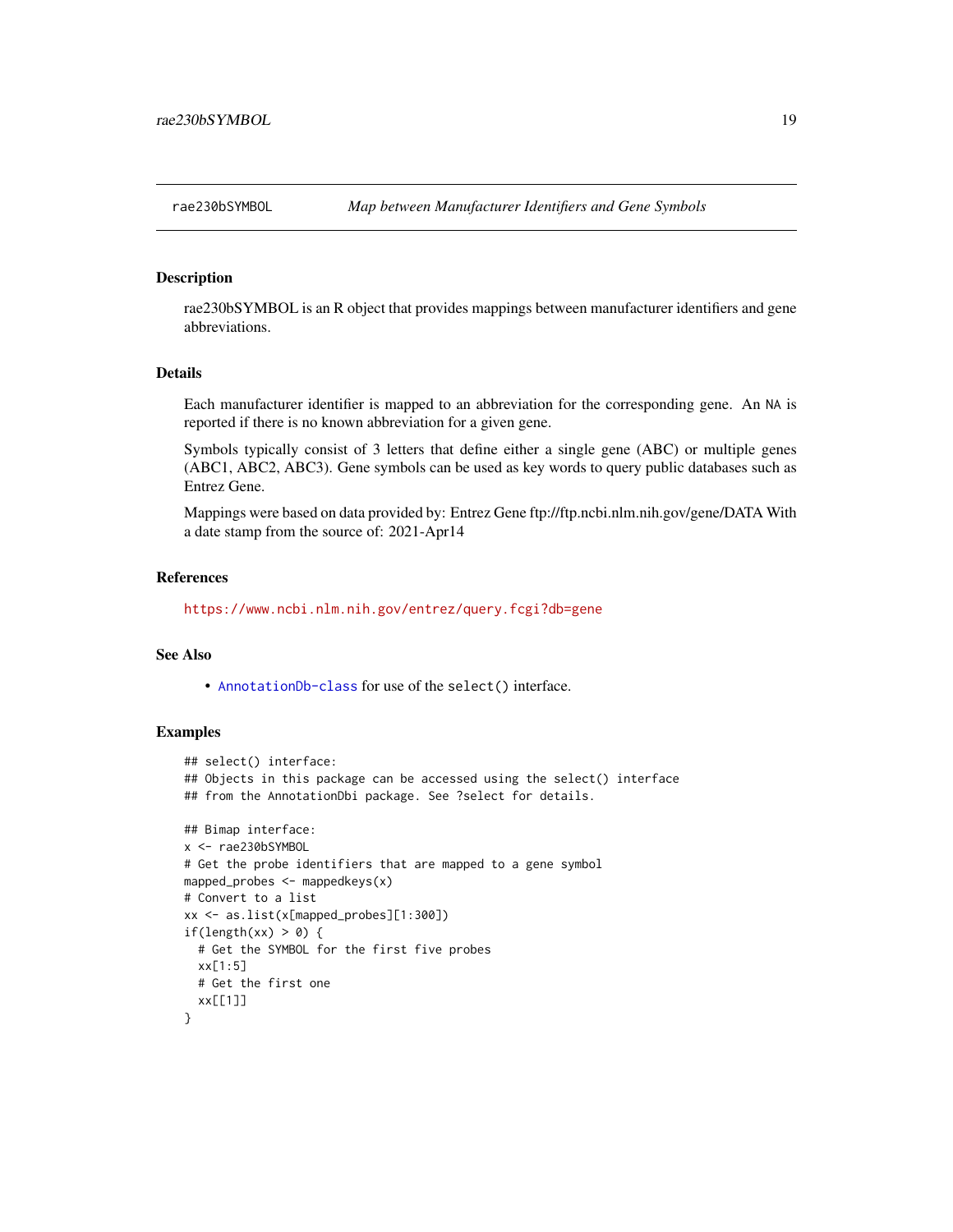<span id="page-19-0"></span>

rae230bUNIPROT is an R object that contains mappings between the manufacturer identifiers and Uniprot accession numbers.

#### Details

This object is a simple mapping of manufacturer identifiers to Uniprot Accessions.

Mappings were based on data provided by NCBI (link above) with an exception for fly, which required retrieving the data from ensembl <http://www.ensembl.org/biomart/martview/>

# See Also

• [AnnotationDb-class](#page-0-0) for use of the select() interface.

# Examples

```
## select() interface:
## Objects in this package can be accessed using the select() interface
## from the AnnotationDbi package. See ?select for details.
## Bimap interface:
x <- rae230bUNIPROT
# Get the entrez gene IDs that are mapped to an Uniprot ID
mapped_genes <- mappedkeys(x)
# Convert to a list
xx <- as.list(x[mapped_genes][1:300])
if(length(xx) > 0) {
  # Get the Uniprot IDs for the first five genes
  xx[1:5]
  # Get the first one
  xx[[1]]
}
```
rae230b\_dbconn *Collect information about the package annotation DB*

#### Description

Some convenience functions for getting a connection object to (or collecting information about) the package annotation DB.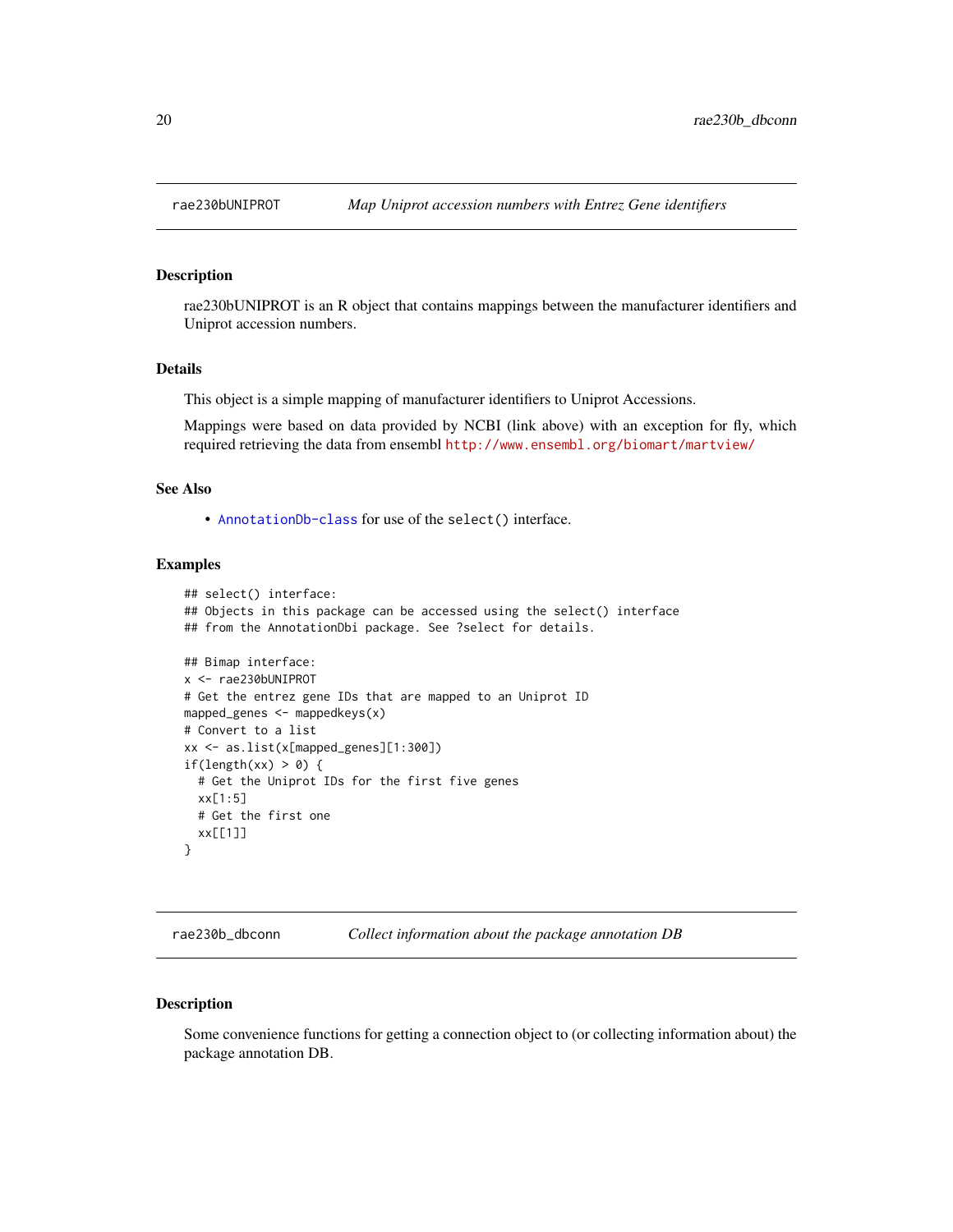<span id="page-20-0"></span>rae230b\_dbconn 21

#### Usage

```
rae230b_dbconn()
rae230b_dbfile()
rae230b_dbschema(file="", show.indices=FALSE)
rae230b_dbInfo()
```
# Arguments

| file         | A connection, or a character string naming the file to print to (see the file<br>argument of the cat function for the details). |
|--------------|---------------------------------------------------------------------------------------------------------------------------------|
| show.indices | The CREATE INDEX statements are not shown by default. Use show, indices=TRUE<br>to get them.                                    |

# Details

rae230b\_dbconn returns a connection object to the package annotation DB. IMPORTANT: Don't call [dbDisconnect](#page-0-0) on the connection object returned by rae230b\_dbconn or you will break all the [AnnDbObj](#page-0-0) objects defined in this package!

rae230b\_dbfile returns the path (character string) to the package annotation DB (this is an SQLite file).

rae230b\_dbschema prints the schema definition of the package annotation DB.

rae230b\_dbInfo prints other information about the package annotation DB.

#### Value

rae230b\_dbconn: a DBIConnection object representing an open connection to the package annotation DB.

rae230b\_dbfile: a character string with the path to the package annotation DB.

rae230b\_dbschema: none (invisible NULL).

rae230b\_dbInfo: none (invisible NULL).

# See Also

[dbGetQuery](#page-0-0), [dbConnect](#page-0-0), [dbconn](#page-0-0), [dbfile](#page-0-0), [dbschema](#page-0-0), [dbInfo](#page-0-0)

# Examples

```
library(DBI)
## Count the number of rows in the "probes" table:
dbGetQuery(rae230b_dbconn(), "SELECT COUNT(*) FROM probes")
```

```
rae230b_dbschema()
```
rae230b\_dbInfo()